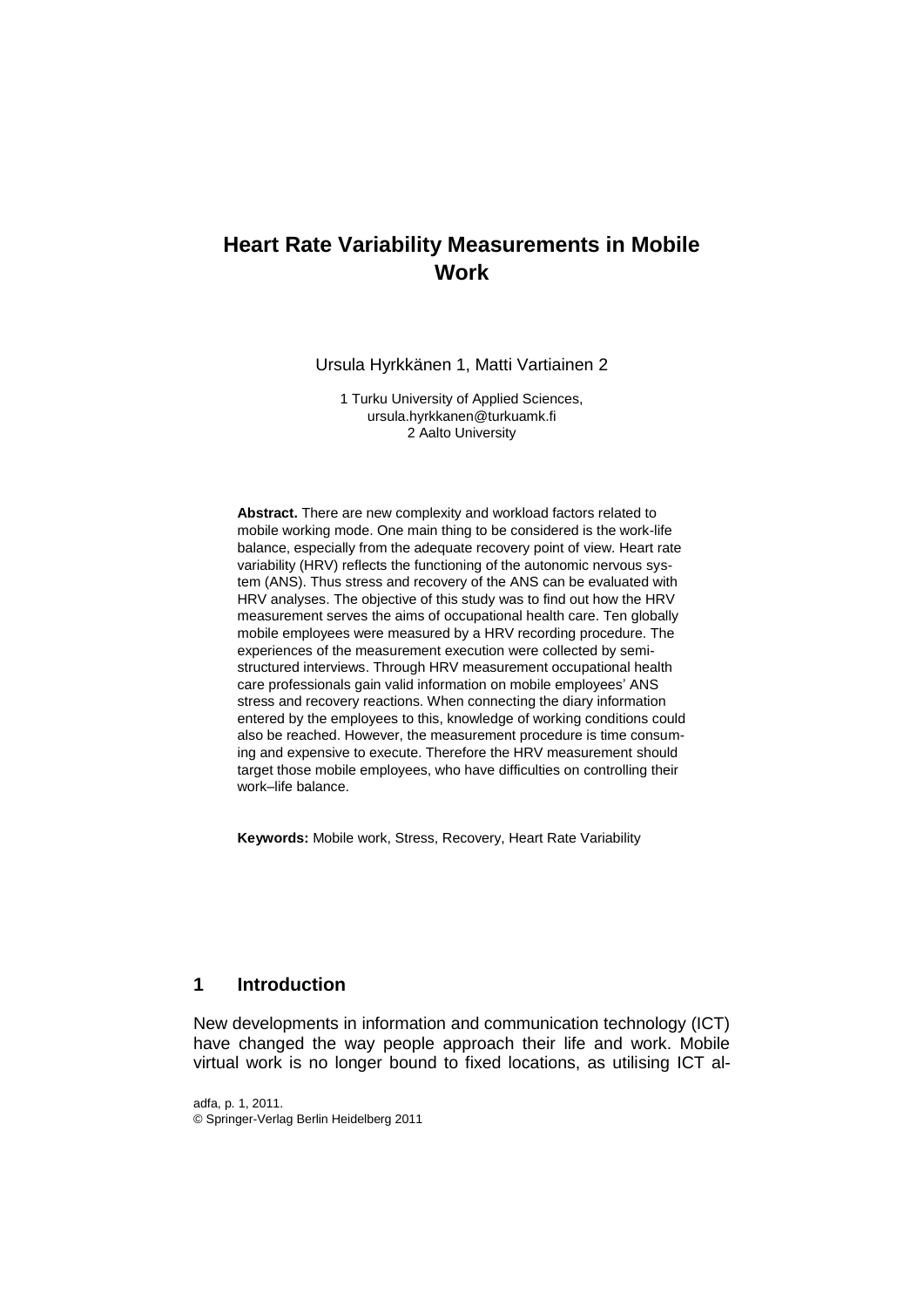lows people function freely in various environments. An employee is considered mobile when he/she works more than ten hours per week away from his/her primary workplace and uses ICT for collaboration [1, 2, 3]. One has to distinguish the concept of mobile work, mobile workers and mobile technology. In a stricter sense by mobile work we may mean documents and tasks that move. In this article the concept of mobile work is used in a wider sense i.e. referring to the work and working mode of an employee. Thus, mobile employees work at and move between different work places. [see 4.] According to Lilischkis [5], this type of working in many places could also be called 'multilocational work'. The Fourth European Working Conditions Survey [6] shows that in 2005 only 50 per cent of the working population in the EU worked at their place of work all the time and that a total of 21 per cent never worked at their primary workplace. This shows indirectly the increased portion of mobile working in multiple locations. Furthermore, 9 per cent of workers always worked in locations outside the home and company premises.

The available research on mobile virtual work argues that there are new complexity and workload factors related to this kind of working [3, 4, 7, 8, 9]. One main thing to be considered in this "anytime and anywhere" work is the work–life balance, especially from the adequate recovery point of view. E.g. Vartiainen and Hyrkkänen [3, 7, 8] have reported how globally mobile employees synchronously working over time zones experience the effect of changing the hours and rhythm of their work and how this 'timeless' continuous working and collaboration is a very strongly negative mental workload factor. It breaks down the normal rhythms of working and rest periods. Mobile employees do not have uninterrupted working days starting at a particular time and ending at another, but instead altered rhythms of the days, as well as the weeks, according to the demands of their tasks. Working periods could take place early in the morning, in the afternoon, and in the evening. Work might be done to some extent every day of the week. All this causes an inclination towards unconventional working hours, also with evening and weekend work. The need to be constantly available also affects the experiences of strain.

Better understanding of the work load factors of mobile work is needed not only by employees, but managers, HR personnel and occupational health care professionals as well. They all need to cope more effectively with the work demands of mobile work to enhance well-being. However, it is difficult to gain understanding about the load of mobile work if the paths of the mobile employee and his/her superior cross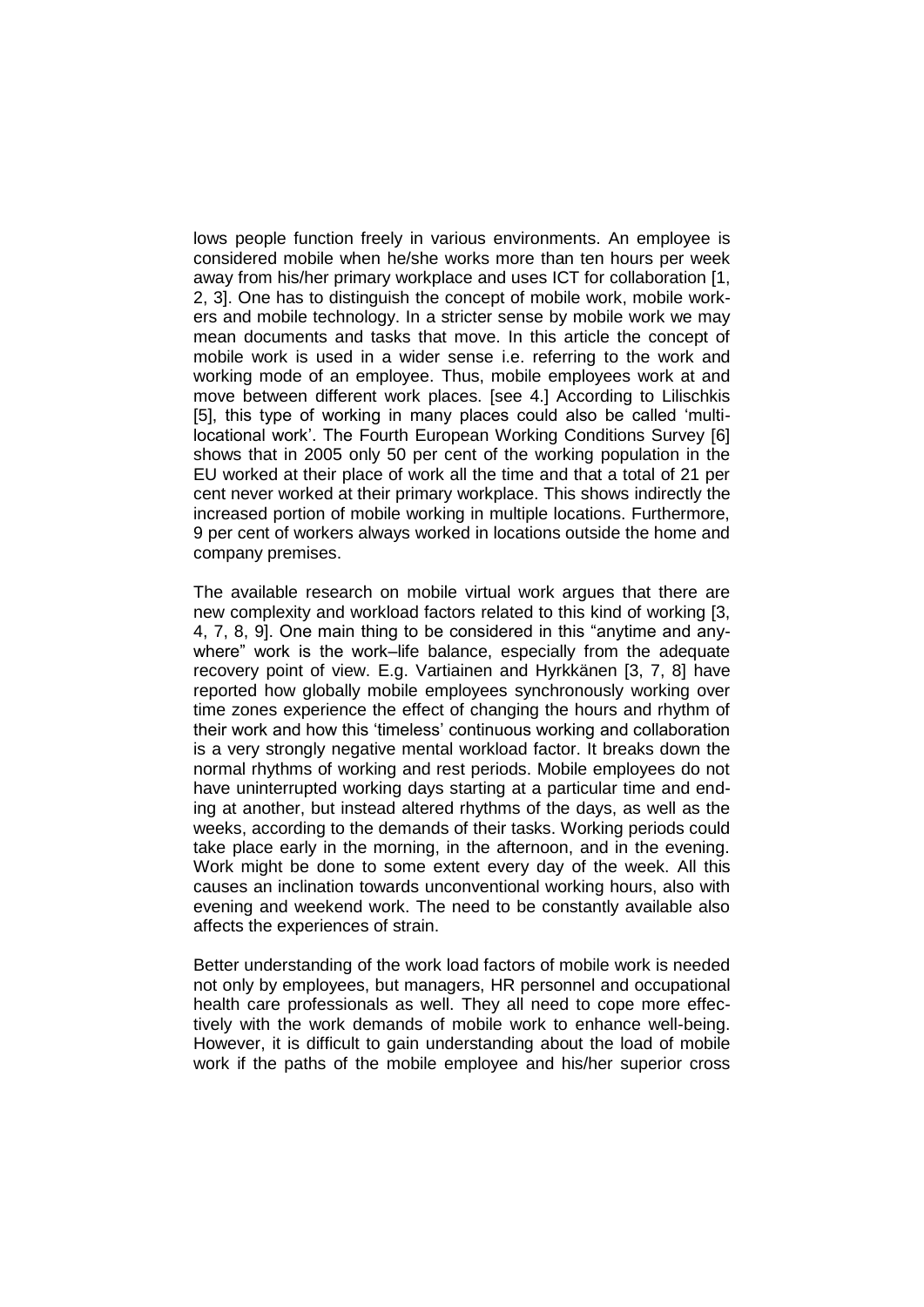only occasionally. Occupational health care professionals meet the same contradiction: they should be able to analyse the load of mobile work as well as stress and strain of a mobile employee and to give adequate instructions for optimising and controlling the load.

Heart rate variability (HRV) reflects the functioning of the autonomic nervous system (ANS). Thus, stress and recovery of the ANS can be evaluated with HRV analyses [10, 11, 12, 13]. Measuring HRV has usually needed laboratory conditions, but lately new applications, which allow measurements in the field and analysis made by corporate health care professionals, have emerged. In this preliminary study, the usability of HRV was tested in assessing the stress and recovery of mobile employees. The usability assessment was made from the occupational health care practitioner's point of view.

## **2 Objectives**

The objective of this study was to find out how the HRV measurement serves as a tool for occupational health care professionals in analysing the stress and recovery reactions of ANS of the mobile employees during their business trips. According to the Finnish Occupational Health Care Act [14], occupational health care activities should be based on careful analysis of work and working conditions at work places of the organisations involved. The knowledge of work and working conditions should be gained through repeated workplace visits [14]. In mobile multi-local work it is impossible for occupational health care personnel to directly observe the working conditions and therefore the information should be gathered in an indirect way. HRV measurement producing information about the stress and recovery of ANS during business trips may be a valid tool for the purposes of occupational health care.

The research questions were:

- 1. What do the HRV measurement and the measurement related diary tell about the mobile employee's recovery during the business trip?
- 2. What are the demands of the HRV measurement procedure met by occupational health care practitioners?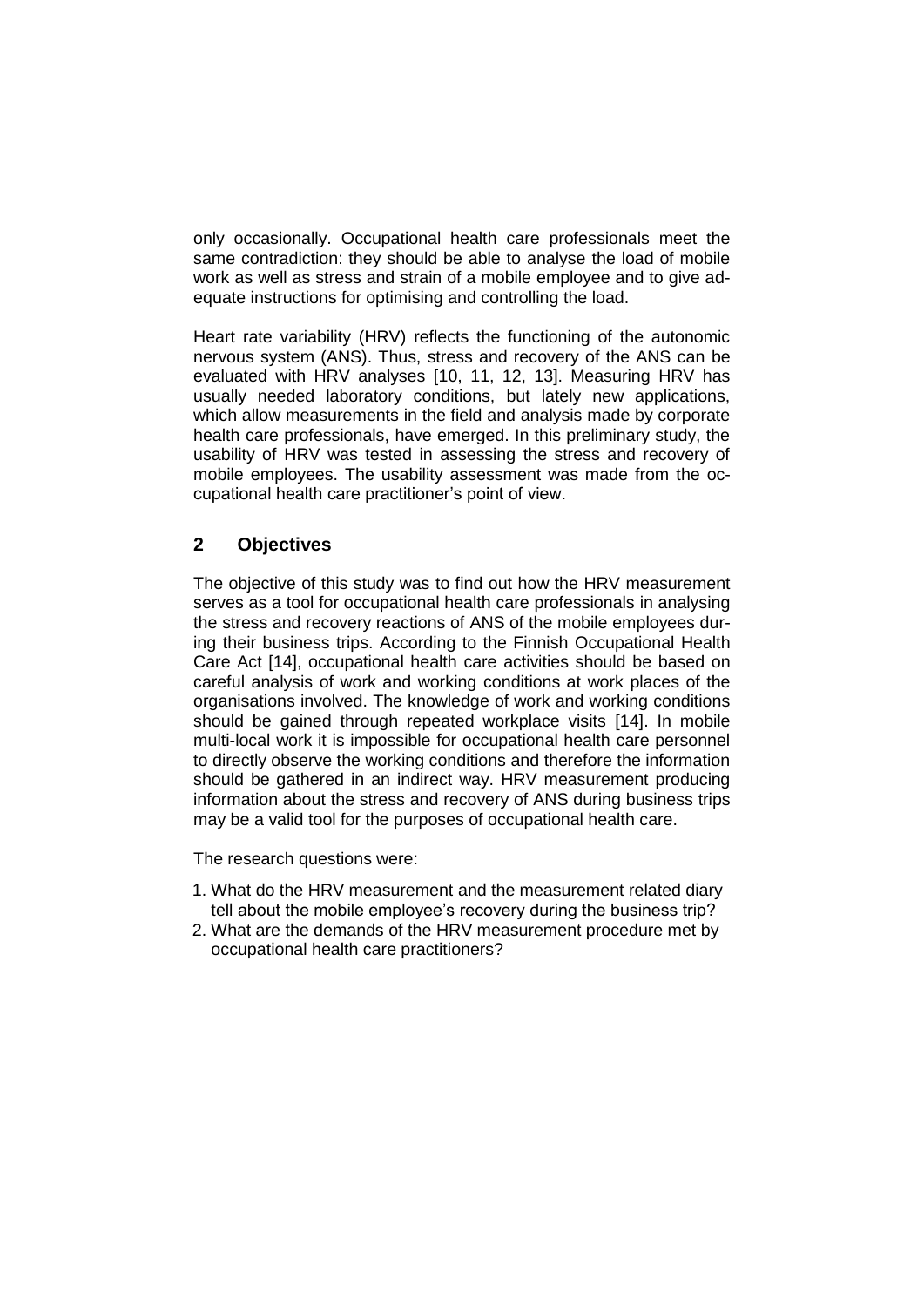## **3 Methods**

This pilot study with the HRV measurement procedure was carried out in collaboration with two occupational health care corporations (clinics). Ten globally mobile employees needing occupational health care services were measured by a First Beat HRV recording procedure. The selection of the measured employees was made purposively: occupational health care professionals were instructed to select the employees that they thought would benefit from this assessment. The other inclusion criteria were that the employee often has to travel abroad to meet the objectives of his/her work and the working mode is "mobile" [2, 3]. Of the selected employees 2 were female and 8 male; all were managerial employees.

Ten mobile testees were given a "body guard" heartbeat recording system which they carried for three business trip days. The flow of the days was not strictly defined beforehand and therefore there are three different travelling and working procedures: 1. the first day includes travelling and working, the second day working abroad, the third day working and travelling back; 2. the first day travelling and working and the second two days working abroad; 3. working abroad two days and then working and travelling back to home during the third day. Before starting the measurement, the testees were instructed on how to use the heartbeat recording system and how to carefully enter all their actions and the places they had been to into a diary. After recording the data, the variables of HRV were analysed using the FirstBeat programme. After the analysis, the stress and recovery chart was shown to the testee and his/her experiences of the results/findings were discussed in detail. This discussion was recorded and analysed with the help of the AtlasTi programme.

For assessing the demands of the HRV measurement procedure, the time used by occupational health care practitioners for one measured employee was counted and the problems met during the procedure were entered into the measurement diary. The experiences of the measurement procedures were collected also by interviewing (semistructured interview) those (health care professionals, researchers) who conducted the measurement procedure.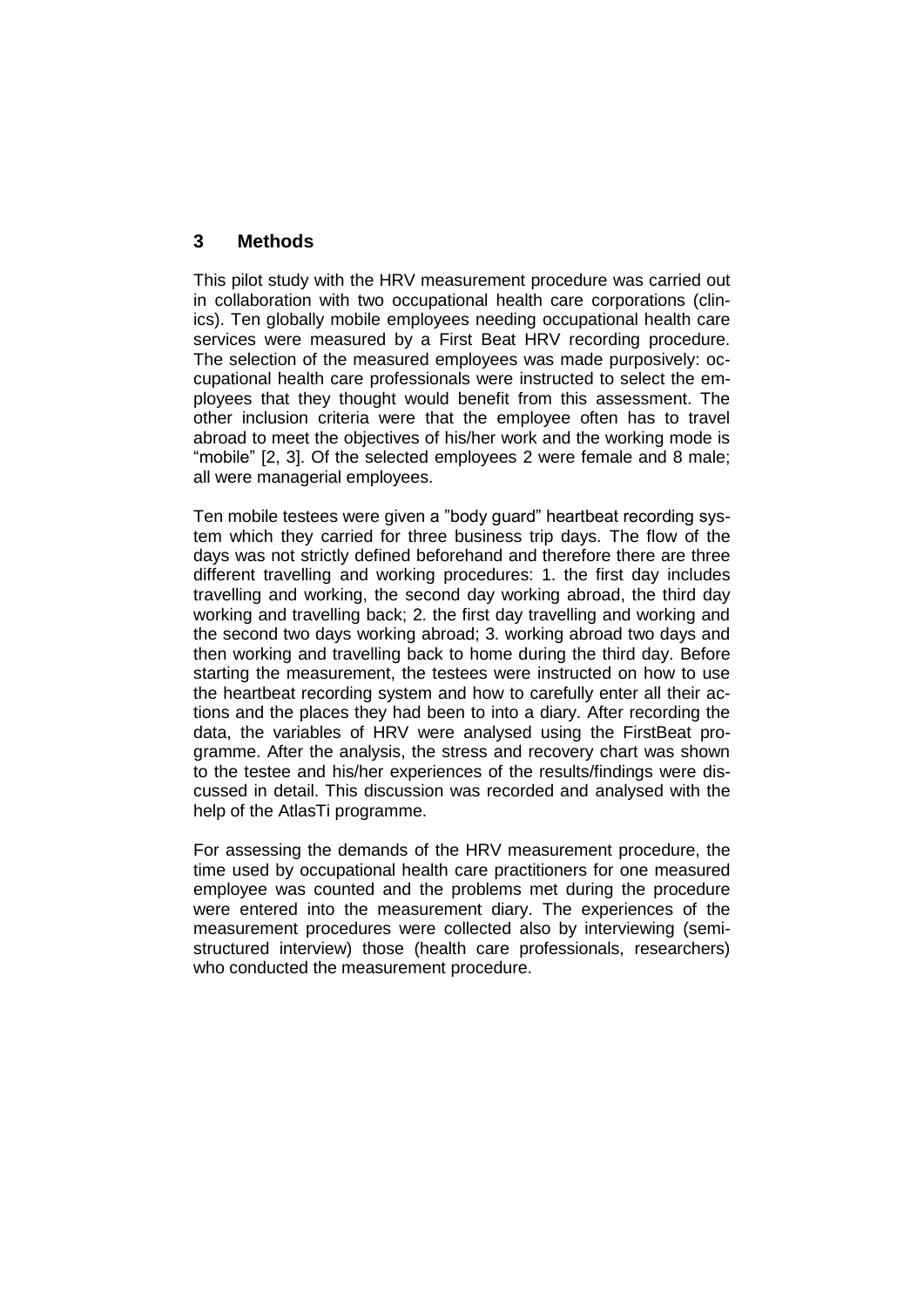## **4 Results**

### **4.1 What does HRV measurement tell about the mobile employees' recovery during the business trip**

There are three main procedures in the First Beat application which could be used for the clinical assessing of recovery: the diagram of fluctuation of sympathetic and parasympathetic activation during the measured days (Fig 1.), the diagram of recovery (Fig 2.) and the diagram showing the root mean square of successive differences, i.e. RMSSD (Fig 3.). RMSSD is a measure of parasympathetic cardiac modulation, which could also be used for assessing the quality of sleep [e.g. 15]. The First Beat application produces estimations of the quality of sleep based on the analysis of RMSSD during sleeping time. These sleeping time related RMSSD averages were also used when analysing the recovery during the business trip.

The diagrams of fluctuation as well as the diagrams of recovery showed that during business trips, the mobile employees' sympathetic activation of the ANS dominates and parasympathetic activation phases remain relatively short (Fig. 1). Mobile working days were long and filled with sympathetic activation. Seldom during the working period were there breaks for recovery. Added to this, the evening times were usually spent in work related social events e.g. having dinner with a customer or colleague. That lengthened the period of sympathetic activation. In most cases the amount as well as the quality of sleep was inadequate for reaching sufficient recovery. The average sleeping time was 6.5 hours during the business trip nights and the average of RMSSD during sleep was 17.8 (sd 5.6) pointing out the bad quality of sleep.

Of the ten followed people, only two exercised during the business trip days. Usually, the days were full of work activities only. The HRV shows also the minor physical activity periods of the day, i.e. climbing the stairs, running to a train or bus, walking form the work place to the hotel etc. However, according to the analysis, these periods were so few and so short that health enhancing physical activity levels were not achieved during the business trip days. In Figure 1 the blue part shows physical activity. In this example case, the employee was hurrying frrm the ferry to the airport.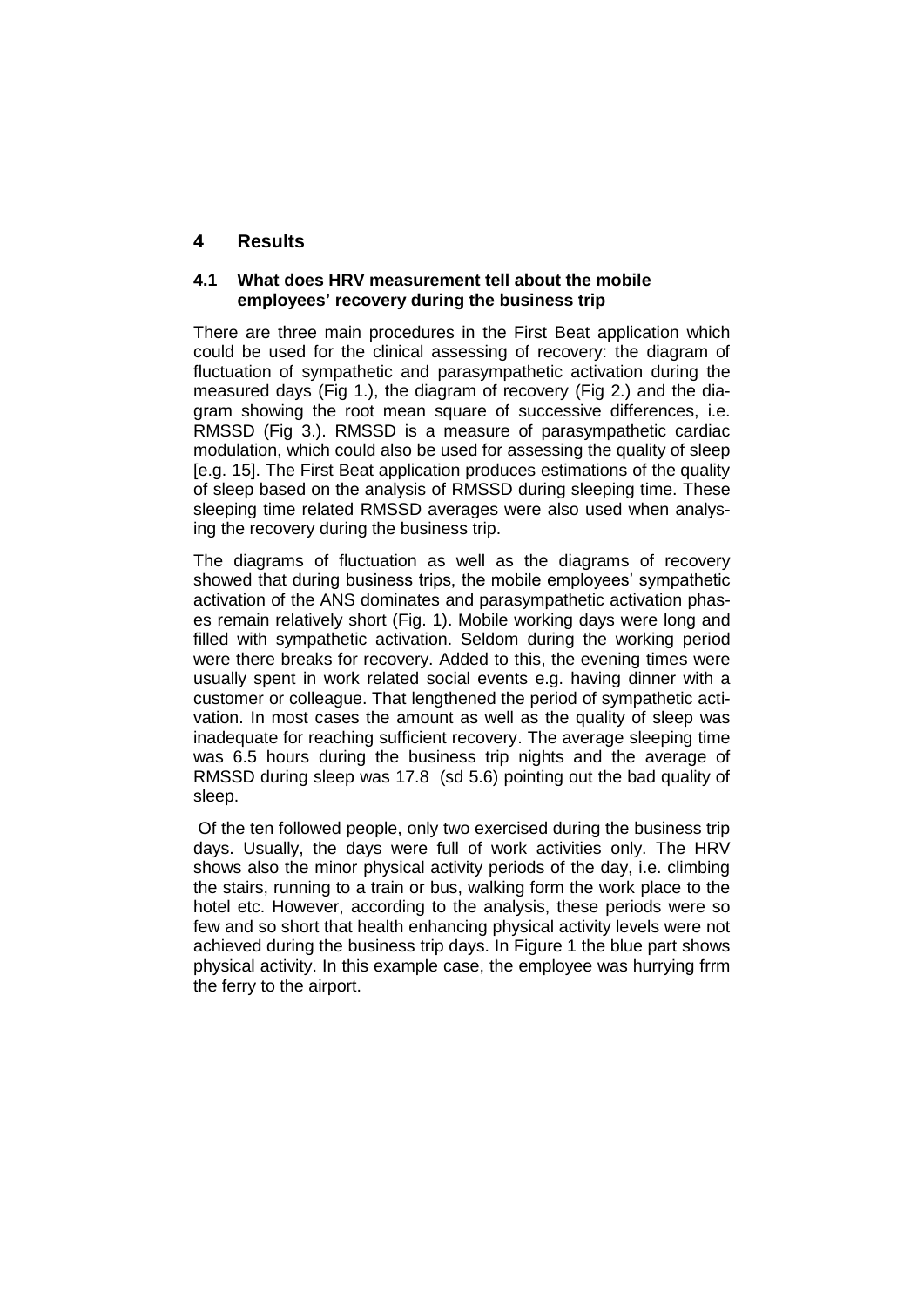

**Fig. 1.** An example of the fluctuation of sympathetic and parasympathetic activation during a business trip (three days, testee 5, two days working abroad and the third working and travelling)



**Fig. 2.** The diagram of recovery – an example of the reduction and accumulation of a mobile employee's resources during a business trip, testee 5



**Fig. 3.** The diagram of RMSSD (testee 3)

### **4.2 What are the demands of the HRV measurement procedure met by occupational health care practitioners?**

For assessing the demands the HRV measurement procedure laid on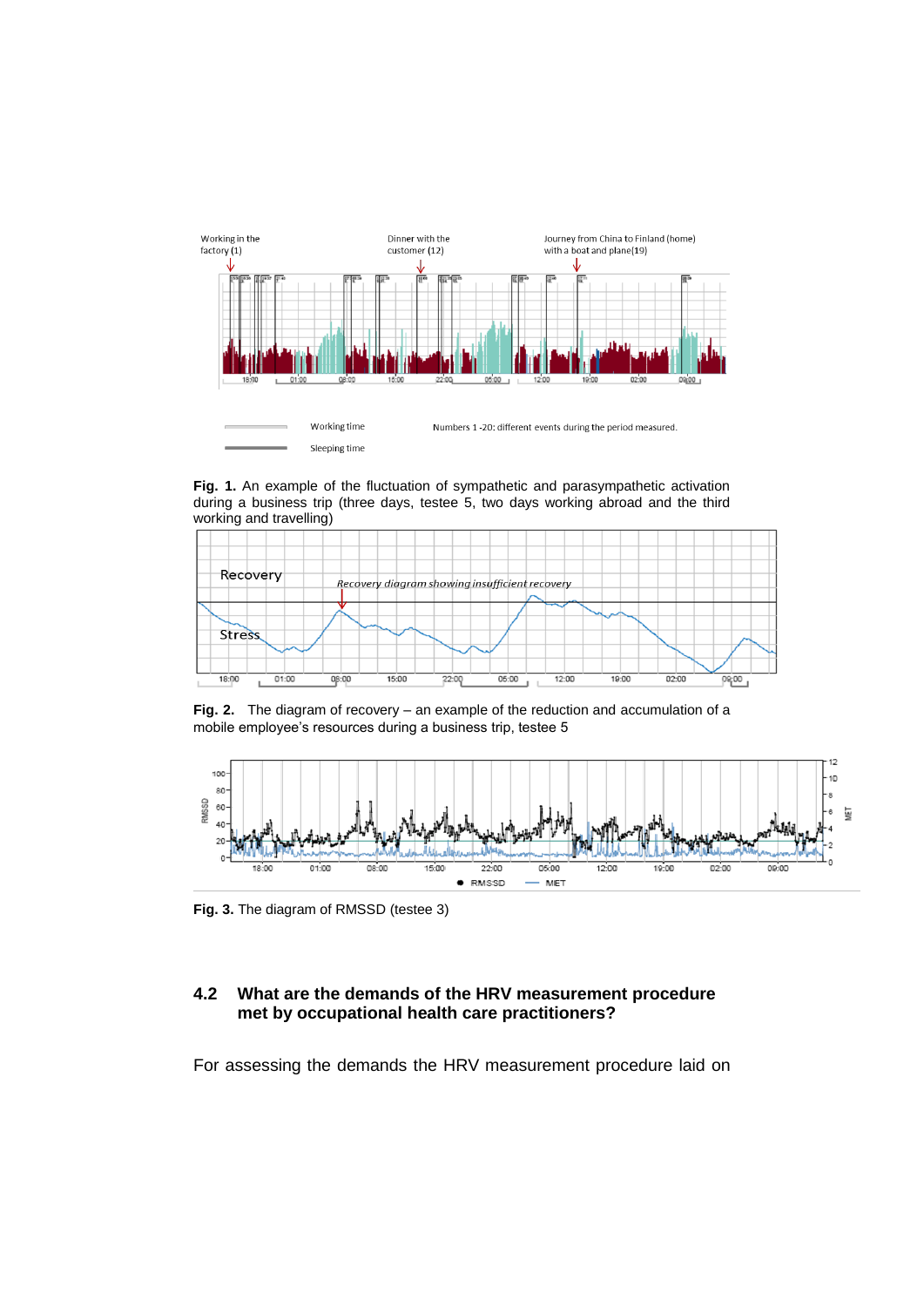occupational health care practitioners, the time used for the employee measurement procedure was calculated by writing down the spent time per each employee step by step. The flow of actions and the average time spent on each step is presented in Figure 4.



**Fig. 4.** The HRV measurement phases and used time

Except the time spent there are many other costs related to the measurement procedure: occupational health care organisations should invest in the tools and applications as well as in education of the professionals.

Concerning the measurement procedure, occupational health care practitioners should be able to motivate and instruct the mobile employees to use the measurement tools properly. The pilot showed that the mobile employees were very motivated to this kind of measurement and keen on knowing how their body reacted during the business trips. Because the pilot group members were used to using different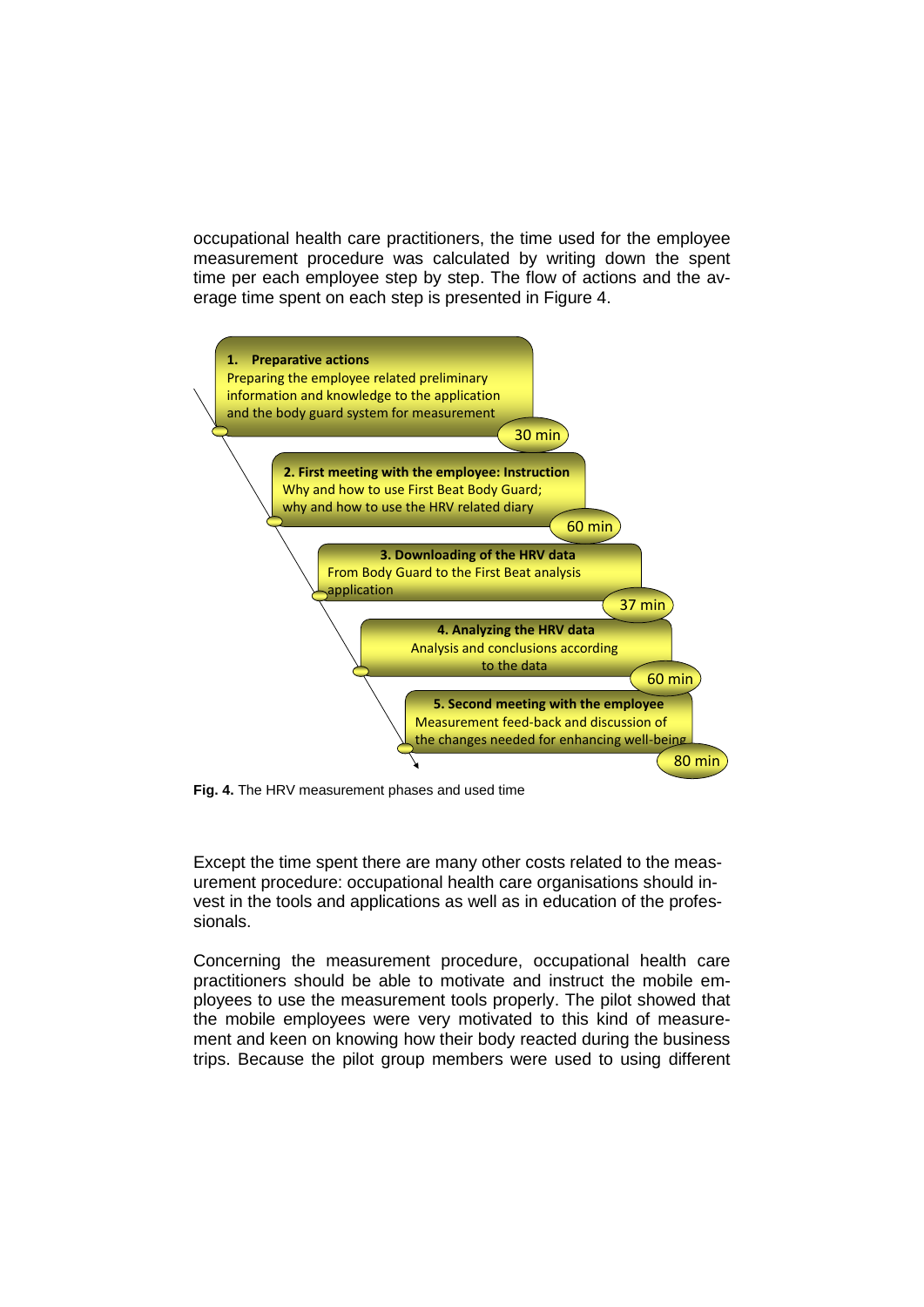technical solutions for their work, they were not afraid to test this HRV solution and they quickly learned the main idea of using the body guard system and followed the measurement quite properly. The exception was the diary. Some of the testees made only a few entries in their diary (sleeping, working, travelling). Thus, the feed-back discussion was essential in order to complete the events of the business trip days and thus improve the validity, depth and quality of the analysis.

The occupational health care professionals find the analysis phase of the HRV data the most difficult. For adequate analysis not only the demographic parameters (age, gender) but also the health status related issues as well as the medication should be taken into account. How these factors affect the fluctuation of sympathetic and parasympathetic activation was not simple to conclude.

The feedback meeting was considered a beneficial learning situation for a mobile employee. At the sight of HRV results the mobile employees started to discern the demands of their work, the work–life balance as well as the recovery enhancing possibilities. As this feedback situation was significant to the measured mobile employee, it really was essential for the occupational health care professional for ensuring the clinical reasoning. The tables of the HRV parameters as well as the diary filled with work and other events act as a stimulus to health related discussions.

## **5 Conclusions**

An extensive amount of business travelling with a large area of operation embodies work load factors, which can be made visible for employees by the help of the HRV measurement procedure before they produce symptoms in mobile employees. Due to the long working days almost without rest periods and evening time filled with social events, the recovery phases with adequate parasympathetic activation may remain short during business trips. Not having enough time for recovery and relaxation may be a concern for those mobile workers whose job requires constant business trips.

HRV measurement is considered as a good tool for studying the physiological effects of work-related stress [16]. However many of these studies have been made in laboratory settings. It is essential for occupational health care practitioners to gain new and valid tools for as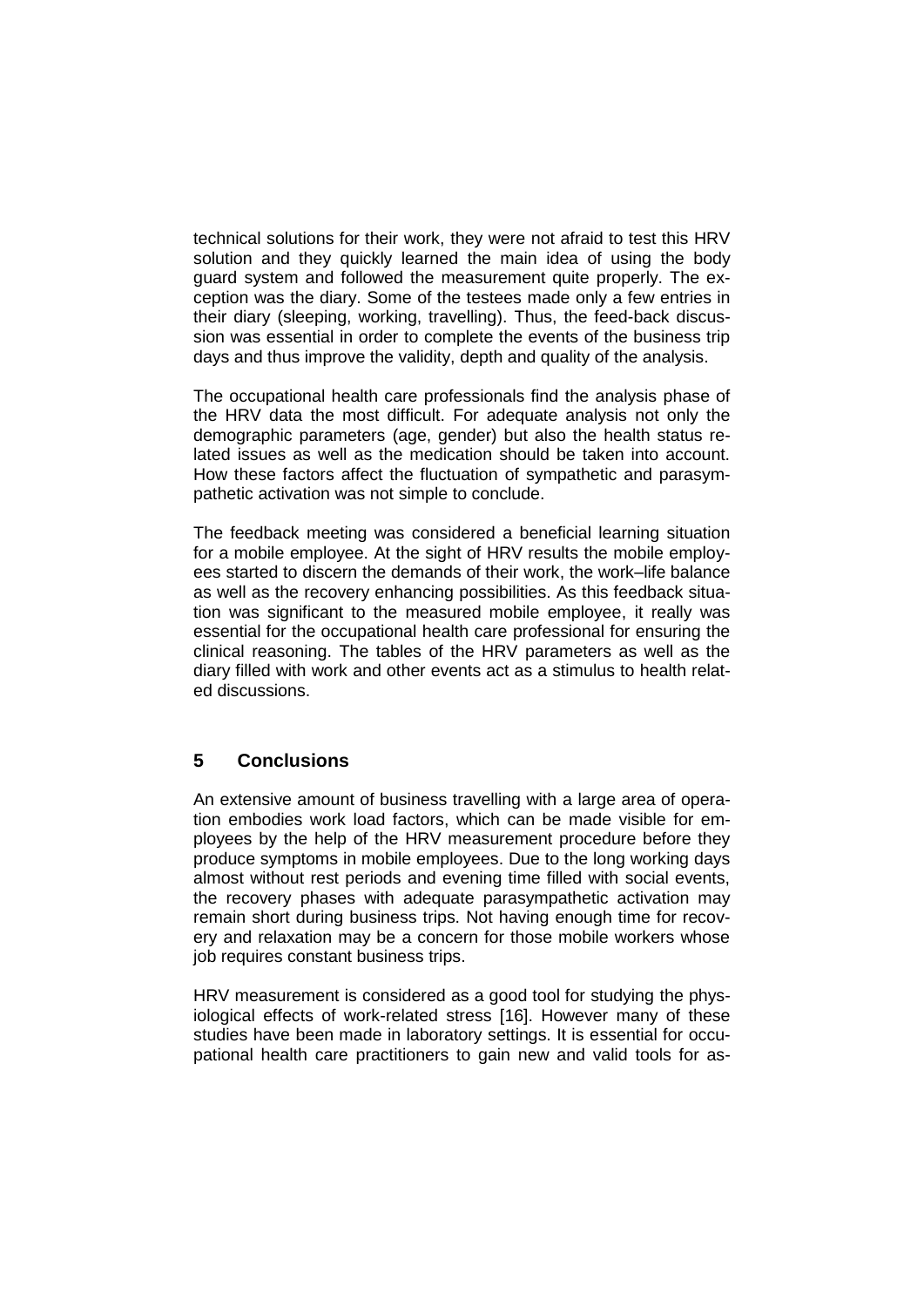sessing the work stress and strain of those employees whose work is mobile and multi-local. Through HRV measurement, occupational health care practitioners gain valid information of mobile employee's ANS stress and recovery reactions. When connecting the diary information entered by each employee to this, knowledge of working conditions and work load factors may also be reached. However, the measurement procedure is time consuming and expensive to execute. Therefore it is not reasonable to assess the stress and recovery reactions of ANS of every mobile employee by the HRV procedure. Instead the HRV measurement target should be on those mobile employees, who have difficulties on controlling their work–life balance and who are suffering from symptoms assumed to be due to their mobile working mode. The other question to be considered came up with the studies, which e.g. point out the association between work stress and HRV to be the strongest in middle-aged workers and to be weaker in younger and older workers [12] or which argue that work stress might be associated with lowered HRV in women, but not in men [17]. As the tools of occupational health care professionals should be practical they should definitely guarantee ethically high-quality service: there is no room for conclusions that might mislead the customer.

There are many limitations in this study because of the very preliminary nature of it. Because the aim was very practical i.e. to test the HRV measurement procedure during a business trip and as a tool for occupational health care practitioners as well, we did not gather any baseline measurements or comparison material e.g. from "normal office days". During the next phase of our study, we are going to collect data from three business trip days as well as from home office days. Because the measurement procedure will then take six days instead of three, many new challenges in executing the measurement will definitely rise. There is also a need to tighten up the measurement procedure, i.e. the definition of the 'three-day business trip' to gain accurate and comparable data for analysis.

#### **6 References**

- 1. ECATT: 'Benchmarking progress on new ways of working and new forms of business across Europe', (ECATT final report. IST programme, KAII: New methods of work and electronic commerce), Brussels (2000). 1
- 2. Gareis, K., Lilischkis, S. and A. Mentrup: Mapping the Mobile eWorkforce in Europe. In: J. H. E. Andriessen and M. Vartiainen (eds.) Mobile Virtual Work. A New Paradigm?, 45–69. Springer, Berlin, Heidelberg, New York (2006) 2
- 3. Vartiainen, M. & Hyrkkänen, U.: Changing requirements and mental workload fac-